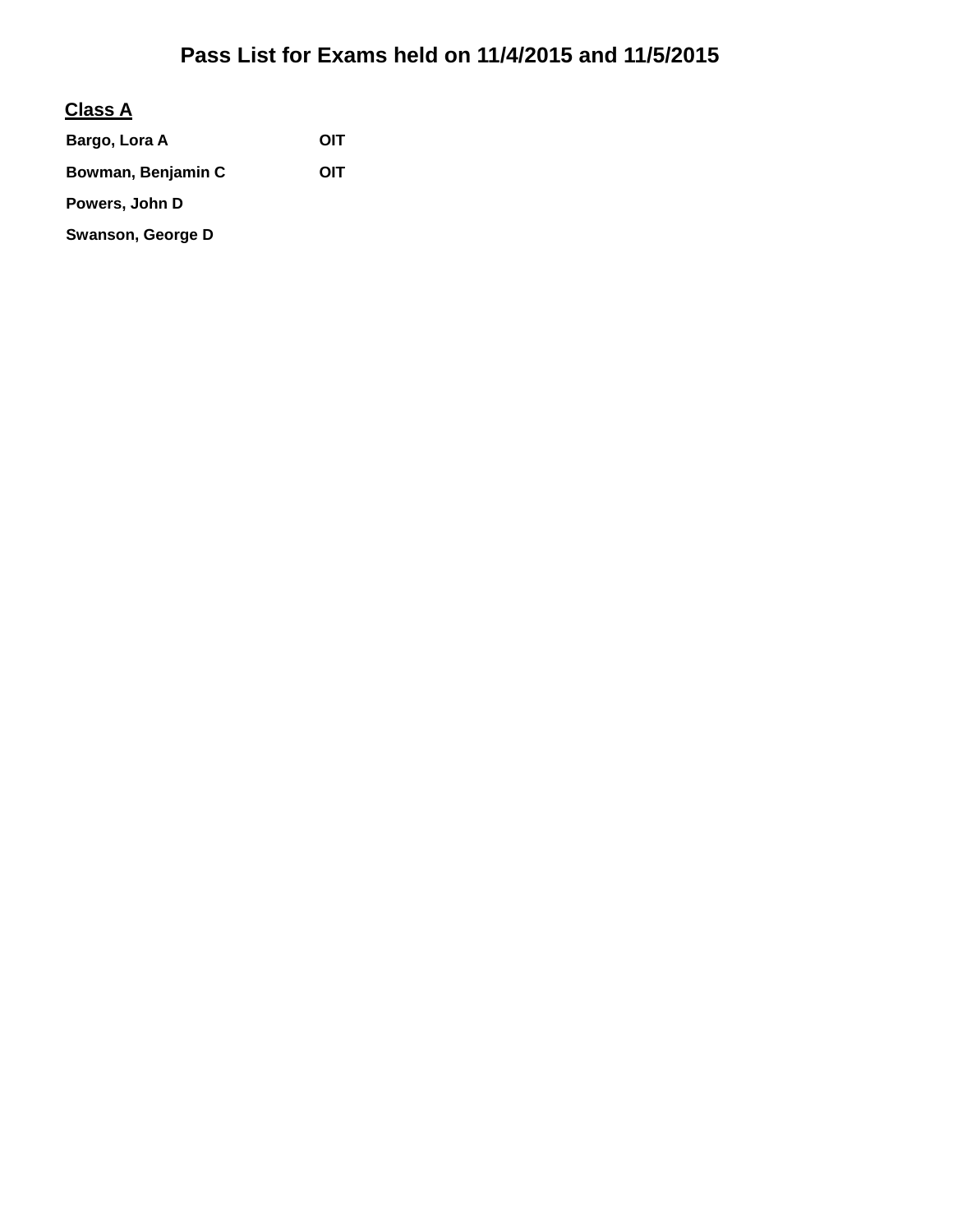| <b>Wastewater 1</b>         |     |
|-----------------------------|-----|
| Abbott, Glenn P             |     |
| Aubihl, Chad M              | OIT |
| <b>Bauer, Jeffrey S</b>     | OIT |
| <b>Blackburn, Jesse R</b>   |     |
| <b>Campbell, Jonnette R</b> |     |
| Canter, Erik W              |     |
| Carpenter, Benjamin A       |     |
| Corvo, Donna L              | OIT |
| <b>Curren, Matthew G</b>    |     |
| Dempsey, Jerome C           | OIT |
| Dusky, Aaron J              |     |
| Everitt, Mark J             |     |
| <b>Fechko, Matthew R</b>    | OIT |
| Frazzini, Daniel J          |     |
| Garloch, Dylan M            |     |
| Gesaman, Krista M           | OIT |
| Gray, Joshua D              | OIT |
| Harding, Seth M             |     |
| Hathaway, Wick R            |     |
| Hawes, Stephanie M          | OIT |
| Hawk, Charles W             | OIT |
| Heringhaus, Jeff T          |     |
| <b>Hudgins, Stephen R</b>   |     |
| <b>Hylton, Matthew G</b>    |     |
| Knippen, Chad M             | OIT |
| Kozakiewicz, Brian A        |     |
| Langston, Brian M           |     |
| Lopez, Jeffrey L            |     |
| Lopushansky, Peter J        | OIT |
| Mitchell, Eric A            | OIT |
| Mozie, Jr, Edward J         | OIT |
| Nagel, Robert W             |     |
| Norton, Stephen G           |     |
| Papic, Mark R               |     |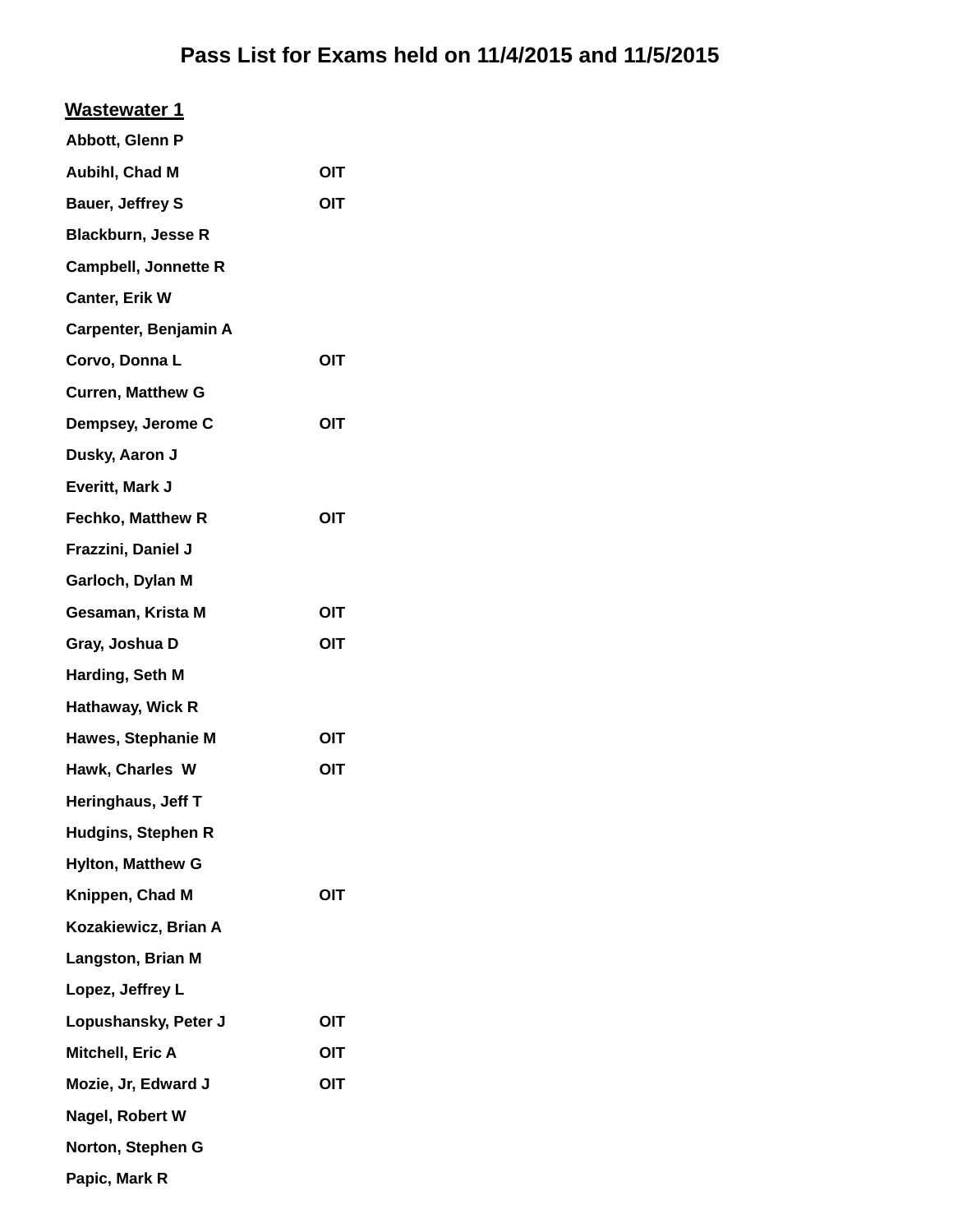| <b>Wastewater 1</b>      |     |
|--------------------------|-----|
| Piccin, Joshua A         |     |
| Price, Kevin D           |     |
| Rauschenberg, Mark A     |     |
| Reed, Thomas R           |     |
| Rogers, Jeff A           | OIT |
| Rosselit, Seth A         | OIT |
| Sadzewicz, Joshua A      | OIT |
| Saunders, Shanon M       | OIT |
| Schneider, Steven D      |     |
| Senek, Kristi L          |     |
| Smith, William H         |     |
| <b>Spring, Anthony C</b> | OIT |
| Stoll, Brent M           |     |
| Swain, Brian J           |     |
| Swanson, George D        |     |
| Tussey, Joseph K         |     |
| <b>Upham, Scott E</b>    |     |
| Wilson, Zac D            | OIT |
| Wiseman, Wyatt D         | OIT |
| Wood, Joshua R           |     |
| Workman, George E        |     |
| <b>Wyant, Brandon M</b>  |     |
| Yeager, Steven M         |     |
|                          |     |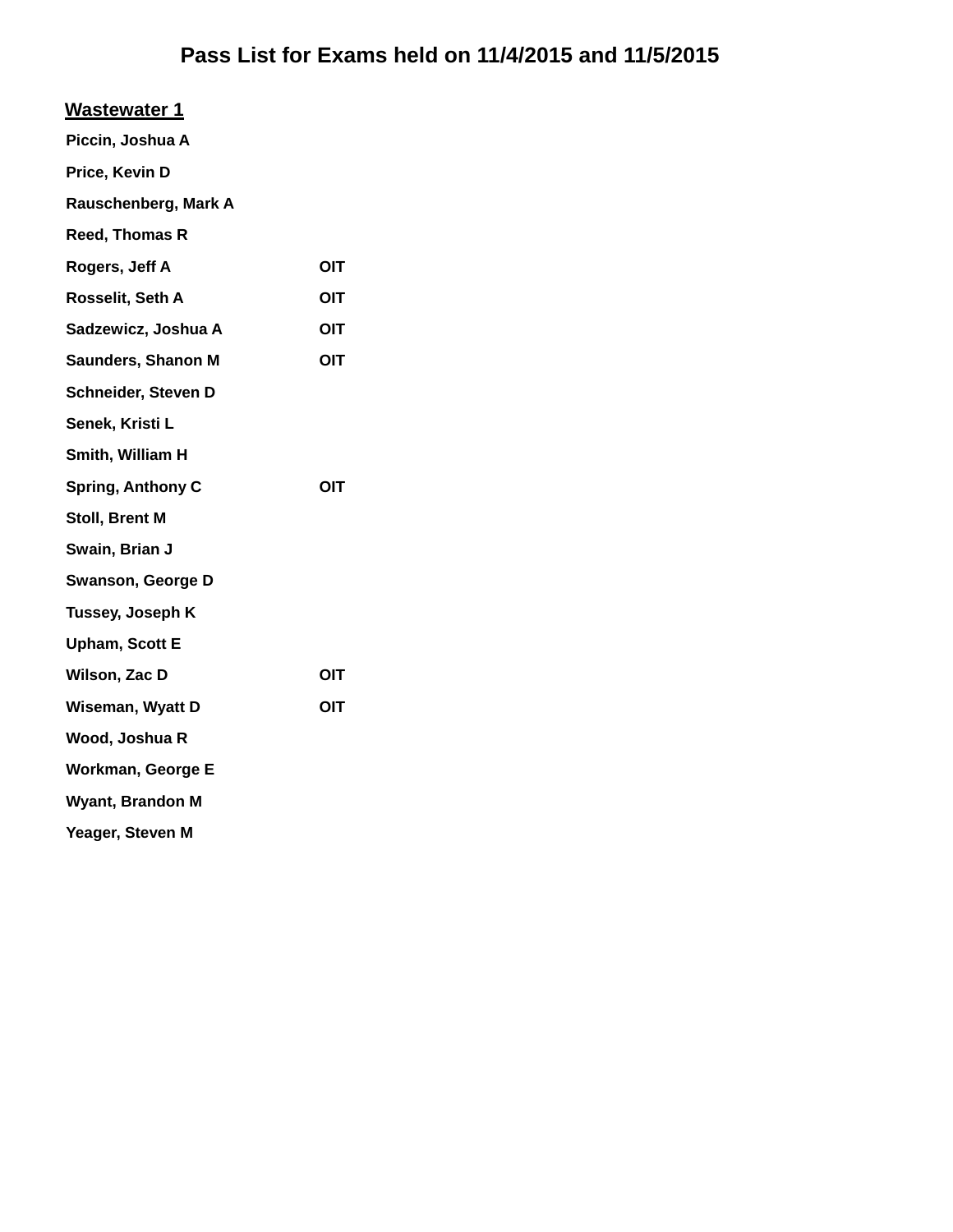| <b>Wastewater 2</b>         |     |
|-----------------------------|-----|
| <b>Captain, Donald D</b>    |     |
| Dietzel, Douglas E          | OIT |
| Erkkila, Nicole M           |     |
| Fair, Sherry N              |     |
| <b>Falatach, Mitchell J</b> |     |
| Fonseca, Jr, Daniel         | OIT |
| Fortesque, Michael J        | OIT |
| Gibson, Eric M              |     |
| Goots, David F              |     |
| Gregorc, Joseph P           |     |
| Hamilton, Christopher L     | OIT |
| Harper, Joshua D            |     |
| Janus, Eric W               |     |
| Knife, Daniel B             |     |
| Leibas, Marcus A            | OIT |
| <b>Marshall, Craig A</b>    | OIT |
| Martin, Deborah L           | OIT |
| Muskera, II, James M        | OIT |
| <b>Pritchard, Edward C</b>  | OIT |
| Ridner, Dean L              |     |
| <b>Risner, Timothy C</b>    |     |
| Ross, William D             | OIT |
| Smith, Lisa M               |     |
| Stiles, Mikael K            | OIT |
| Ulan, Michael J             |     |
| Wilmes, Bryan               |     |
| <b>Wilson, Scott P</b>      | OIT |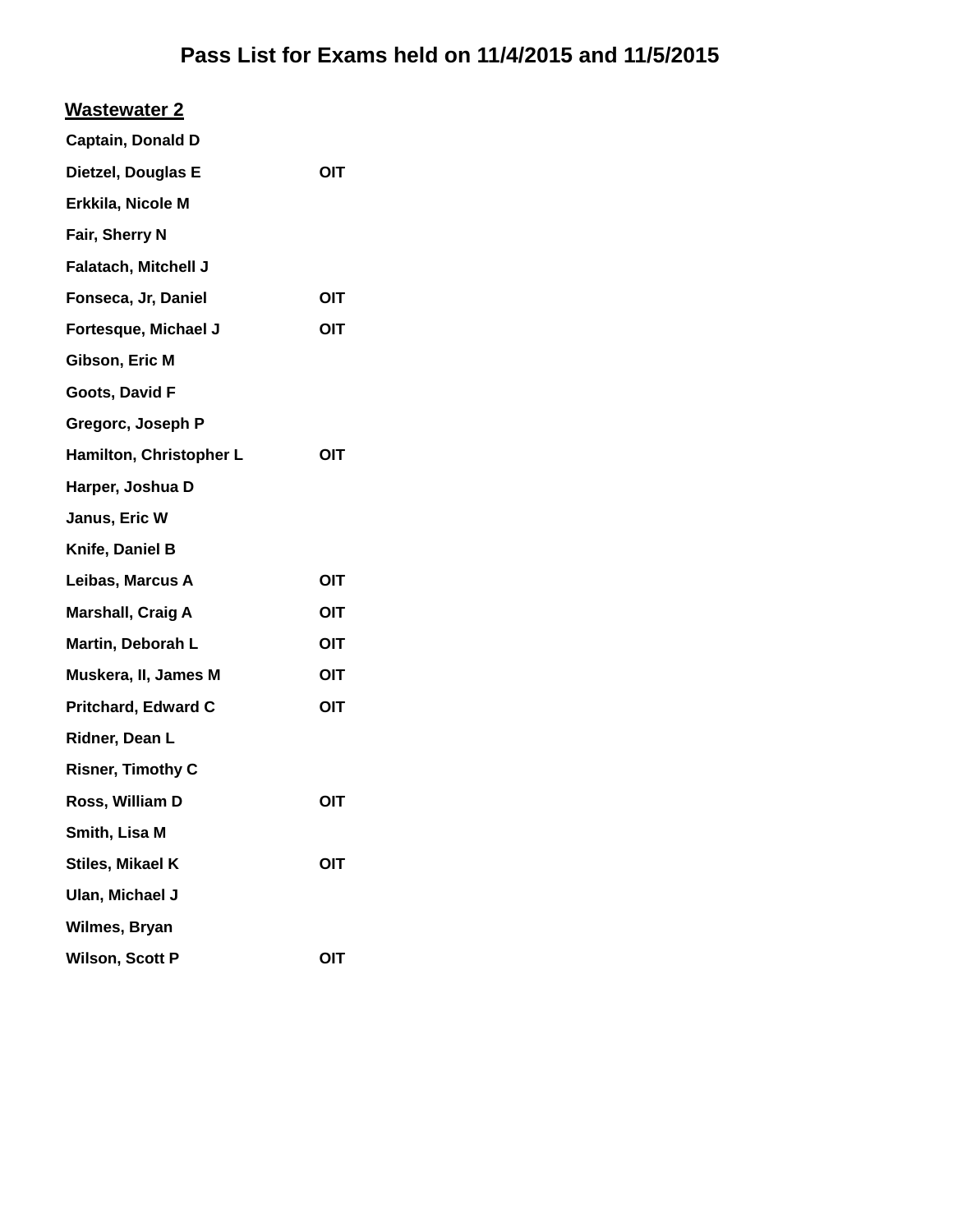#### **Wastewater 3**

**Barille, Nicholas O**

**Bodkins, Renee M**

**Carbonaro, Joseph A**

**Denlinger, Chris A**

**Drake, Damon L**

**Fitch, Richard L**

**Frank, Chad M**

**Frederickson, Dalton C**

**Goetz, Christopher A**

**Hamiel, Joseph D**

**Hartman, Donald L**

**Perciado, Catherine E**

**Riddlebarger, Joshua L**

**Swanson, Randal L**

**Ulatowski, Michael J**

**Vanderbilt, John E**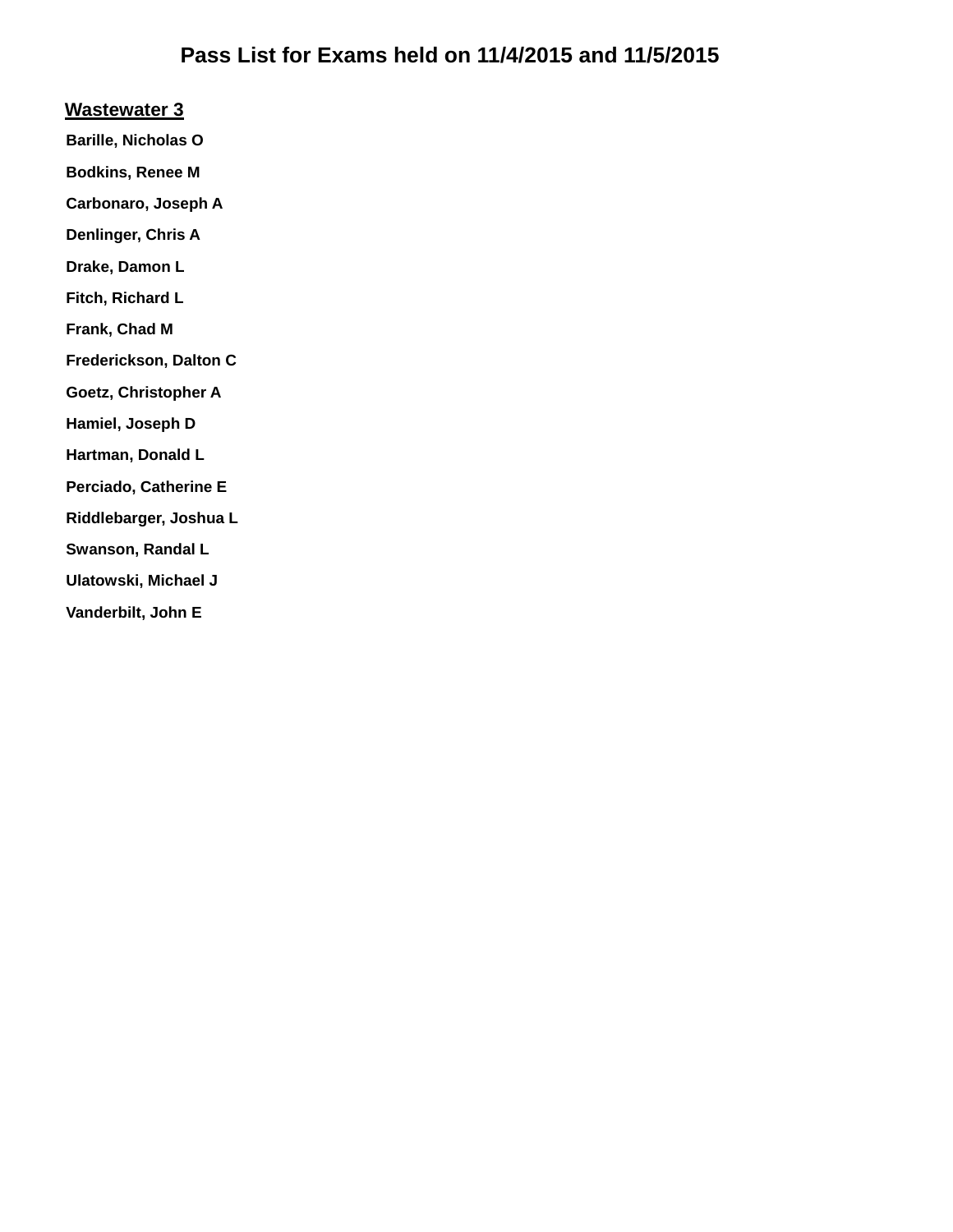| <b>Wastewater A</b>        |     |
|----------------------------|-----|
| Dimmerling, Mitchell J     |     |
| Ehman, Evan N              |     |
| Giess, Brian C             | OIT |
| Heavner, Arthur R          |     |
| Lippencott, Mason E        |     |
| Pelfrey, Kristen B         |     |
| Sittig, Jr, Scott E        |     |
| <b>Williams, Patrick A</b> |     |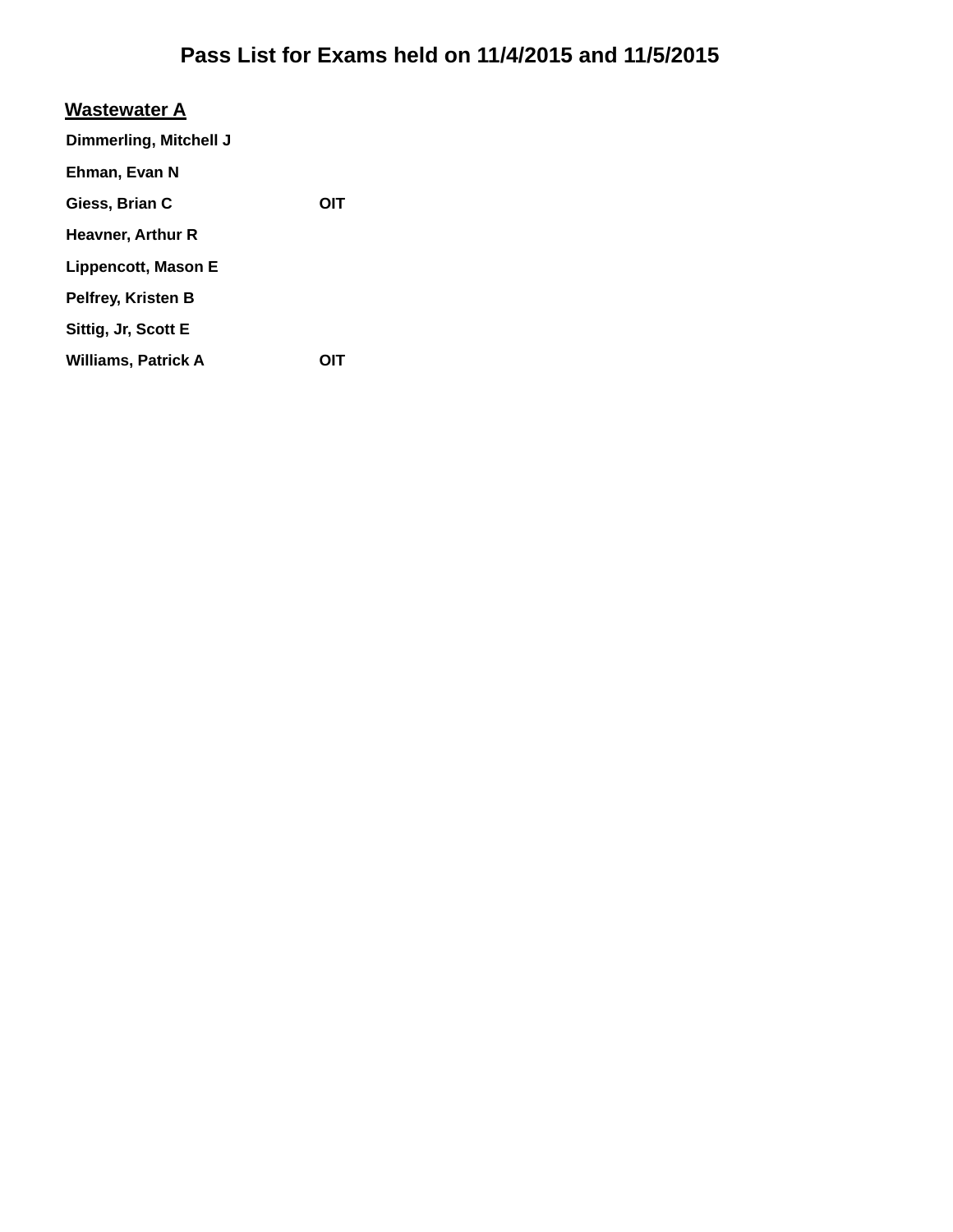| <b>Wastewater Collection 1</b> |     |
|--------------------------------|-----|
| Batteiger, Jacob J             |     |
| <b>Bivens, Russell A</b>       | OIT |
| <b>Brodeur, David E</b>        |     |
| <b>Carpenter, Lance F</b>      |     |
| Dickerson, Levi P              | OIT |
| Gibson, Jr, Todd M             |     |
| Gordon, Clarence D             |     |
| <b>Jukiewicz, Jeffrey P</b>    |     |
| Rose, Jason R                  |     |
| Smith, Philip E                |     |
| TONON, RYAN A                  |     |
| Ward, Dwaine R                 |     |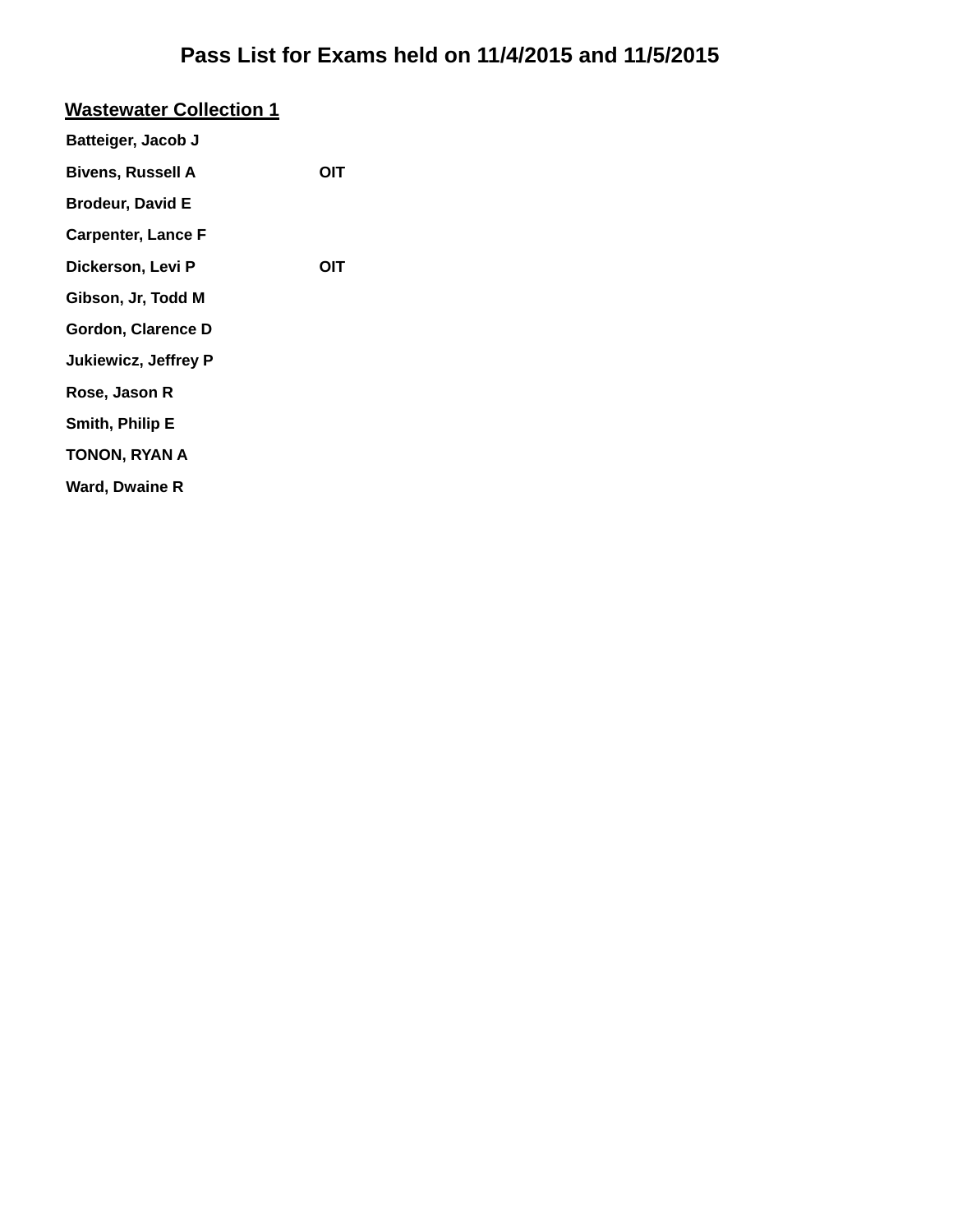| <b>Wastewater Collection 2</b> |     |
|--------------------------------|-----|
| Beach, Michael R               |     |
| <b>Biss, Shane R</b>           | OIT |
| Ganger, Gary A                 |     |
| Harrigan, Michael T            |     |
| Heckman, Robert T              |     |
| ller, Jr, Trophy L             |     |
| Ireland, Ricky T               | OIT |
| Kern, John R                   |     |
| Ludwig, James L                |     |
| <b>McCauley, Michael M</b>     |     |
| Weber, John A                  |     |
| Wiechel, David R               | OIT |
|                                |     |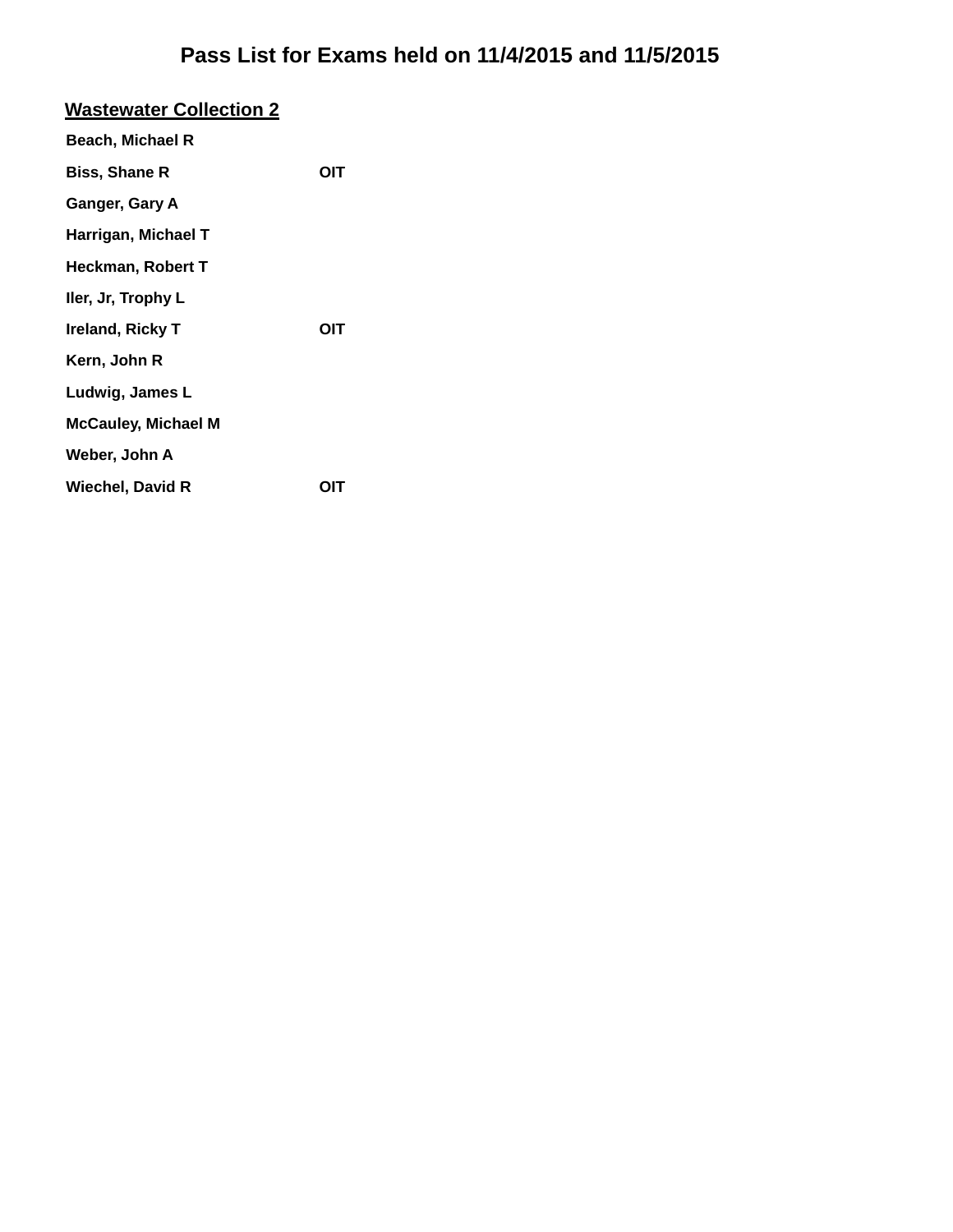| Water 1                    |     |
|----------------------------|-----|
| Angell, Bradie R           | OIT |
| Bragg, William M           |     |
| <b>Cline, Burgess K</b>    |     |
| Connell, John P            |     |
| Cyrus, Brian M             |     |
| Dawson, Michael J          | OIT |
| Estridge, Herschel A       | OIT |
| Golbinec, Ian A            | OIT |
| Griffith, Kenneth J        | OIT |
| <b>Hawes, Stephanie M</b>  | OIT |
| Hawk, Charles W            | OIT |
| Henry, Todd A              |     |
| Hinchcliff, Christina R    |     |
| Justus, Shawn K            | OIT |
| Klein, Austin W            |     |
| Marquis, Aaron J           |     |
| <b>Mosko, Edward W</b>     |     |
| Mozie, Christian C         | OIT |
| Otto, Mathew P             | OIT |
| Parrish, Arelis            |     |
| <b>Pulley, Lucas G</b>     | OIT |
| Romick, Duane J            |     |
| Rowlands, Nicholas J       |     |
| Ryan, Michael J            |     |
| <b>Sharrock, Chris D</b>   |     |
| Shoemaker, Timothy J       |     |
| Taylor, Jeffery A          | OIT |
| <b>Ward, Curtis L</b>      | OIT |
| <b>West, Brady E</b>       | OIT |
| <b>Whiteside, Justin D</b> |     |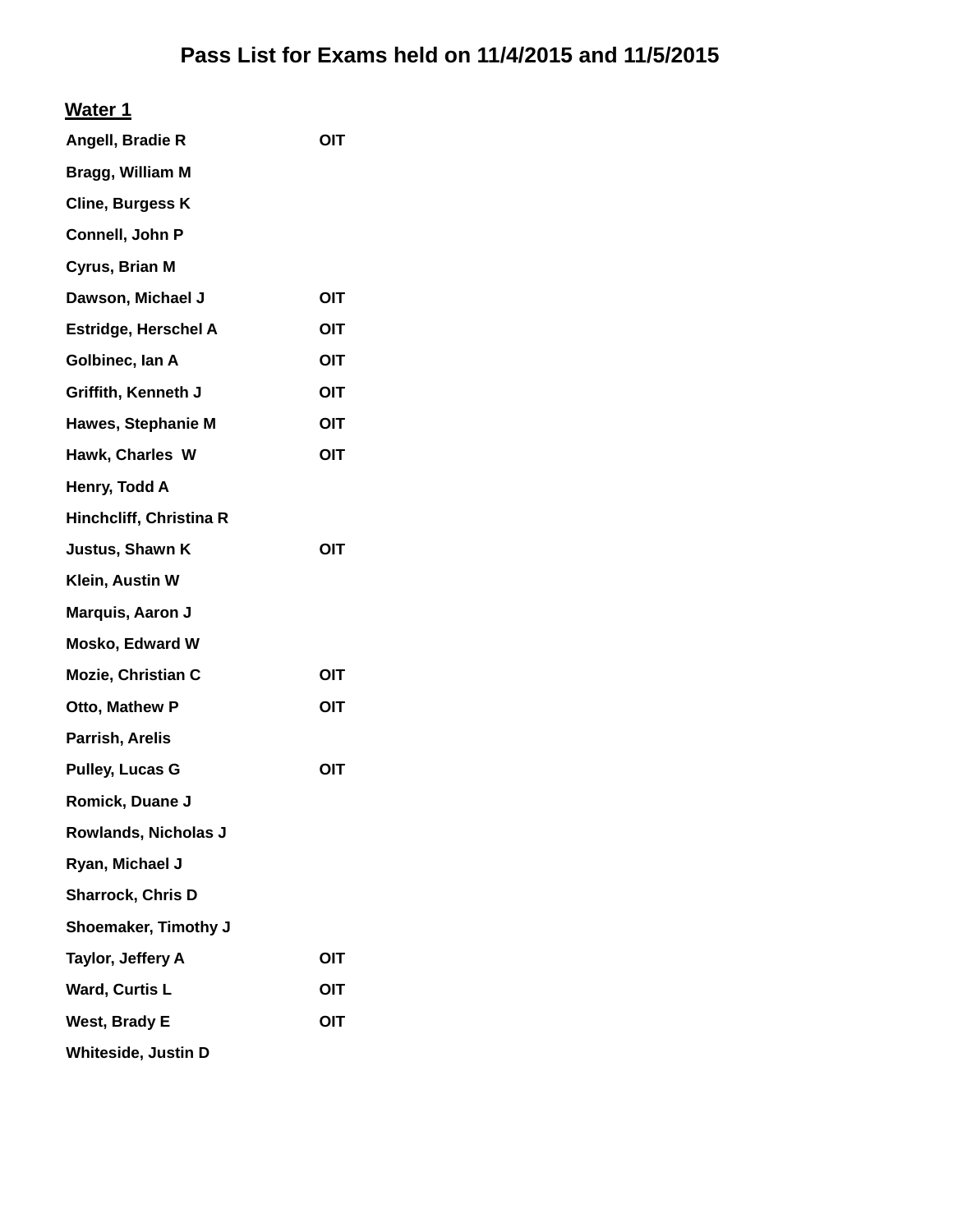#### **Water 2**

| Basinger, Jan E               |     |
|-------------------------------|-----|
| <b>Baughman, Robert B</b>     | ΟΙΤ |
| Carter, Jeremy D              | OIT |
| Clayman, Mark R               |     |
| Eldridge, Chad                |     |
| Evans, Jack J                 | ΟΙΤ |
| <b>Hartke, Anthony D</b>      |     |
| Hipply, Seth M                | OIT |
| Jingle, Christopher D         |     |
| <b>McMichael, Jr, Vincent</b> |     |
| <b>Moats, Kenneth M</b>       | ΟΙΤ |
| Vara, Victoria M              | OIT |
| Zolnai, Kelley D              |     |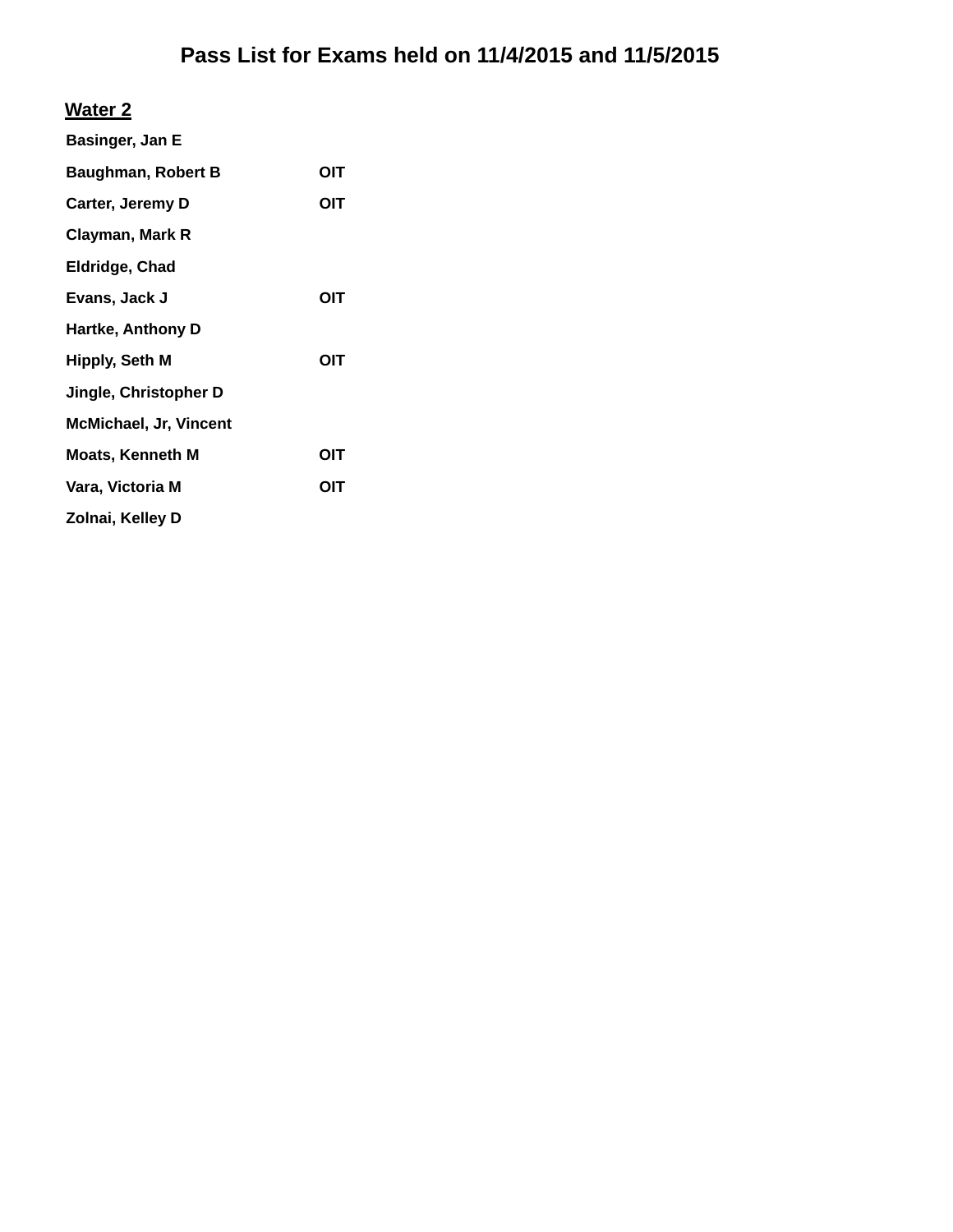**Water 3**

**Brown, Mark A**

**Clements, Craig W**

**Dawkins, Terry R**

**Elliott, Amy S**

**Ellison, John E**

**Haggard, Perry W**

**James, John M**

**Kelsey, Douglas W**

**Krug, Thomas M OIT**

**Kusky, Peter J**

**Nevins, Robert J**

**Place, Christopher C**

**Ray, Amanda N**

**Snowden, Adam J**

**Sukosd, Jr, John A**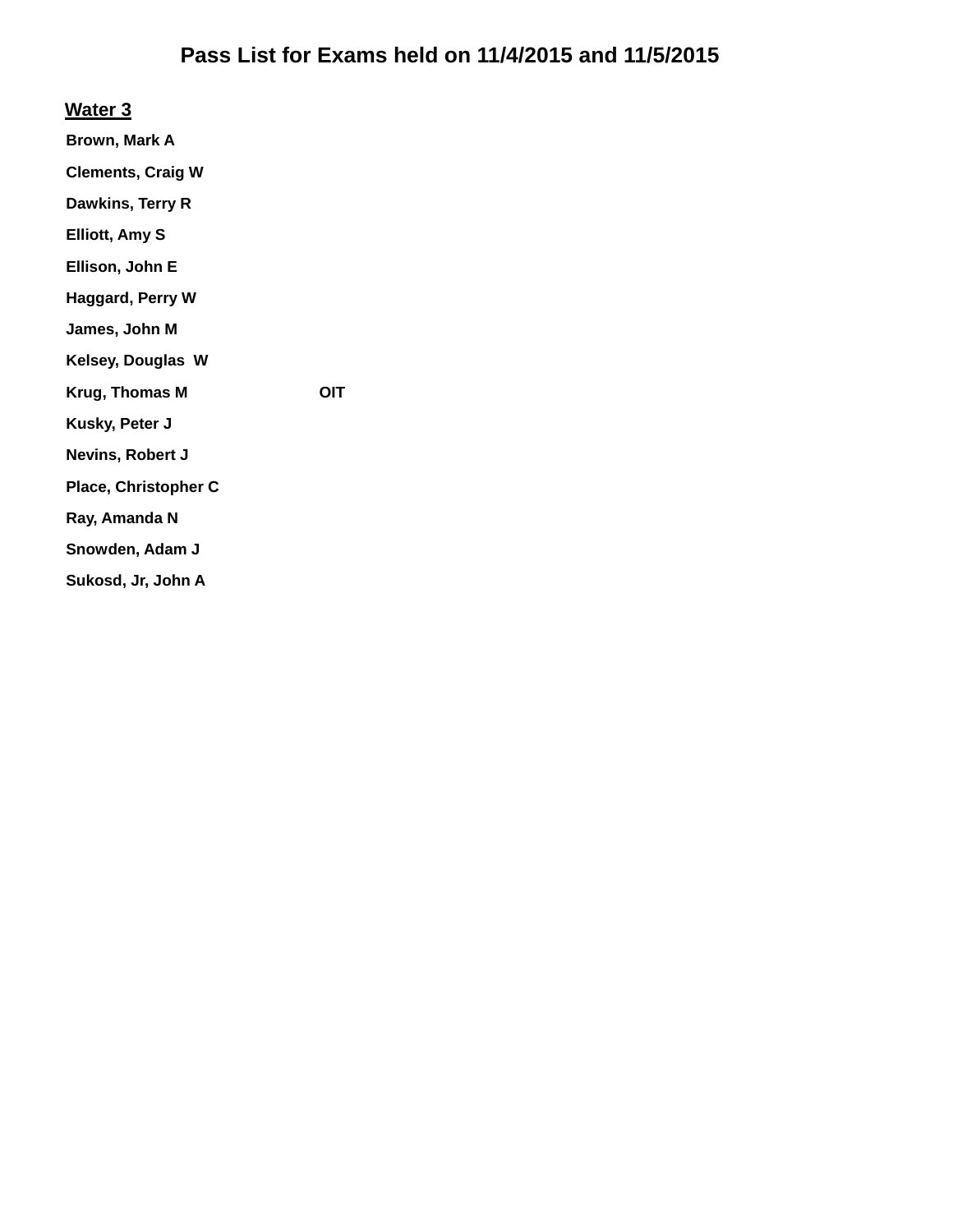|--|

| Adams, Paul A             | OIT |
|---------------------------|-----|
| <b>Biggs, Darren R</b>    | OIT |
| <b>Clark, Lewis E</b>     |     |
| Dunham, Richard D         | OIT |
| Howell, Trent K           |     |
| Hurst, Devin A            | OIT |
| Layne, Benjamin           |     |
| Peterson, Christopher L   | OIT |
| Robinson, Jr, Douglas L   |     |
| <b>Sanders, Timothy J</b> | OIT |
| Seiber, Jonathan R        | OIT |
| <b>Shepherd, Brett M</b>  | OIT |
| Walters, Nathaniel A      | ΟΙΤ |